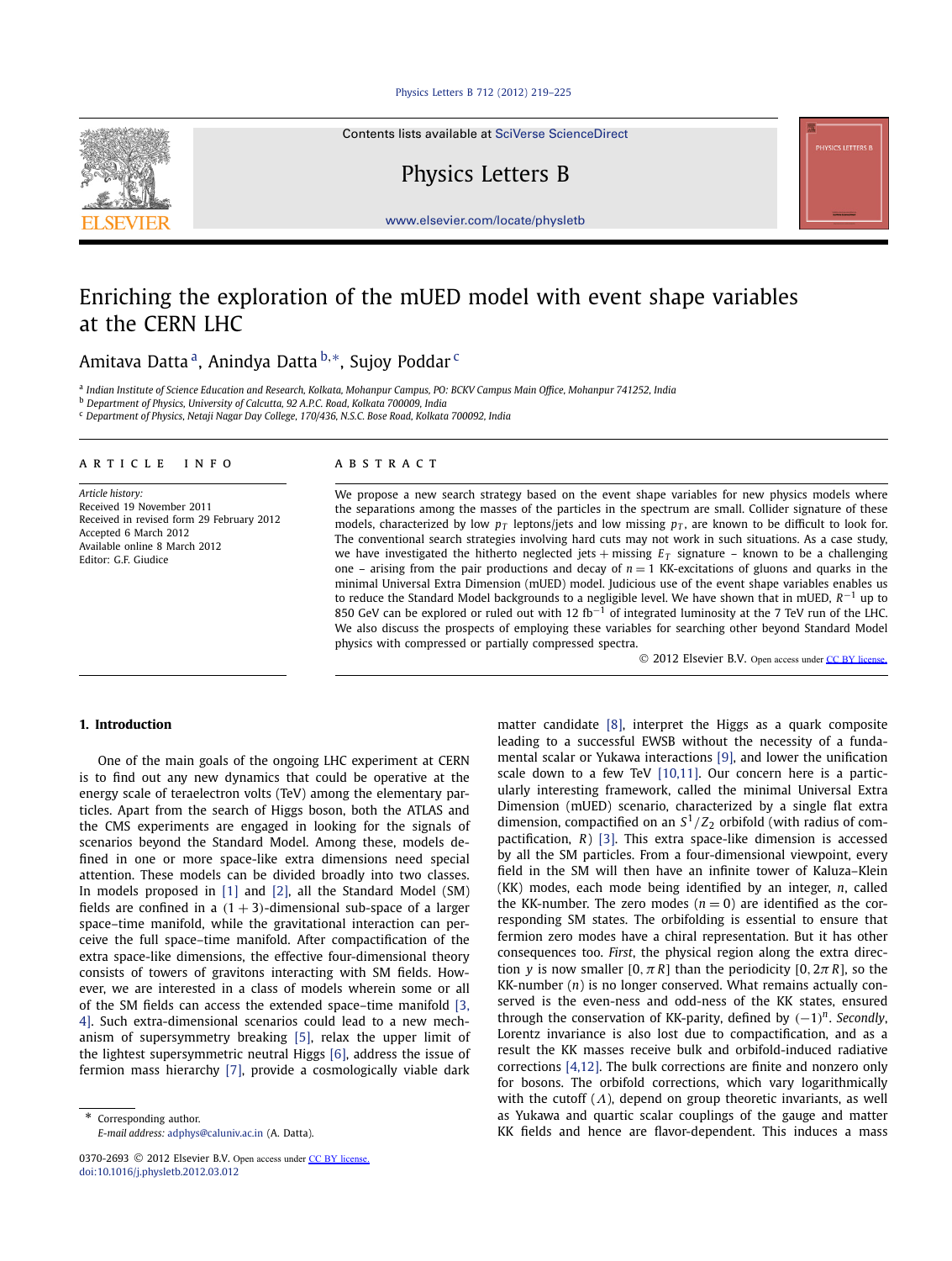splitting among the different flavors of the same KK level, further to what has already been caused by the different zero-mode masses. The model thus can be described by *two dimensionful parameters*, namely the inverse of compactification radius, *R*−<sup>1</sup> and the cutoff scale, *Λ*. We will not present the expressions for the radiatively corrected masses of the different KK-modes of the SM particles. However, these can be easily obtained from [\[13\].](#page-6-0) Independent of the values of the input parameters, the lightest among the *n* = 1 KK states turns out to be  $\gamma^1$ , the *n* = 1 KK-excitation of photon. Typically, if  $R^{-1} = 500$  GeV, mass of  $\gamma^1$  is slightly above 500 GeV, just above lie the KK leptons (*L*1, *ν*1) and weak bosons  $(W^{\pm 1}, Z^1)$  in the region of 500–550 GeV, further up are the KK quarks  $(Q_{L,R}^1)$  near 600 GeV, and at the peak the KK gluon,  $G^1$ , (the heaviest) hovers around 650 GeV.

Conservation of the KK-parity ensures the lightest KK particle (LKP) is stable (hence being a natural candidate for the dark matter [\[8\]\)](#page-6-0) and that the level-one KK-modes would be produced only in pairs. This also ensures that the KK-modes do not affect electroweak processes at the tree level. And while they do contribute to higher order electroweak processes, in a loop they appear only in pairs resulting in a substantial suppression of such contributions, thereby allowing for relatively smaller KK-spacings. In spite of the infinite multiplicity of the KK states, the KK-parity ensures that all electroweak observables are finite (up to one-loop)  $[14]$ ,  $[14]$ and a comparison of the observable predictions with experimental data yields bounds on the compactification radius *R*. Constraints on the UED scenario from the measurement of the anomalous magnetic moment of the muon [\[15\],](#page-6-0) flavor changing neutral cur-rents [\[16\],](#page-6-0)  $Z \rightarrow b\bar{b}$  decay [\[17\],](#page-6-0) the  $\rho$  parameter [\[3,18\],](#page-6-0) several other electroweak precision tests [\[19\],](#page-6-0) yield  $R^{-1} \gtrsim 300$  GeV.

The fact that such a small value for  $R^{-1}$  (equivalently, small KK-spacings) is still allowed, renders collider search prospects very interesting both in the context of hadronic [\[13,20–23\]](#page-6-0) and leptonic [\[24,25\]](#page-6-0) colliders.

At the very outset it was realized that the signatures of the mUED model at hadron colliders has an inherent problem [\[4\].](#page-6-0) The signature with the largest cross-section at hadron colliders is the jets + missing transverse momenta ( $\not \! \! E_T$ ) which is similar to the traditional squark–gluino signal in supersymmetric (SUSY) models. There is, however, an important difference.

It has been already mentioned above that the spectrum of mUED is very much compressed. As a result, the transverse momenta/energy spectra of all the visible particles – the missing transverse momenta spectrum included – are soft. Consequently the conventional search strategies to dig out the signals of mUED from the SM backgrounds using strong cuts on visible/missing  $p_T$ are not very efficient. Such cuts on the other hand are the most potent tools in the arsenal of the SUSY hunter.

Subsequently the viability of jets  $+ \cancel{E}_T$  channel has never been explored in the framework of mUED, because of the general belief that the signal of mUED in this channel will be overwhelmed by the QCD background. All the earlier analyses in the context of mUED, in fact, are either based on search of  $n = 2$  KK-excitations [\[21,25\]](#page-6-0) of SM particles or on the  $n = 1$  KK-excitations giving rise to multi-leptons in association with jets and  $\vec{E}_T$  [\[13,22,23\].](#page-6-0) The bulk of the collider events stemming from such model remains unexplored till date.

In this work we focus on this hitherto neglected channel. Moreover our analysis will be restricted to the search prospects at the ongoing experiments at 7 TeV. It would be important to mention here, that both the ATLAS and the CMS Collaborations have looked for the above jets  $+$   $/ \!\!\!E_T$  signature [\[26,27\]](#page-6-0) using the accumulated data of 1*.*04 fb−<sup>1</sup> from the current LHC run at 7 TeV. In principle, these analyses could be used to constrain the mUED parameters. However, the CMS/ATLAS analyses are aimed for SUSY models motivated by the minimal gravity mediated SUSY breaking (mSUGRA), where + the masses of the sparticles are well separated over most of the parameter space. As a result high  $p<sub>T</sub>$  jets/leptons and a hard  $\not\!\!E_T$  spectrum is expected in the signal. Thus the search strategies of the LHC Collaborations involve hard cuts on  $p_T$  and  $\vec{E}_T$  to suppress the huge SM backgrounds (including QCD). For example, only those events are retained which have  $\not{E}_T$  greater than 100 GeV. Moreover, the leading jet is required to have  $p_T$  greater than 100 GeV.

We shall show the distributions of  $\not\!\vec{E}_T$  and the  $p_T$  of the leading jet for a representative mUED model in a later section. They will indicate unambiguously that the signatures of this model cannot survive the hard cuts usually employed by the LHC Collaborations. Thus it is quite possible that the signatures of the mUED model remain buried in current LHC data.

It should emphasized that this is a generic problem (not specific to mUED only) which confronts the search strategy for any model having a compressed mass spectrum. For example, in an unconstrained Minimal Supersymmetric Standard Model (MSSM) it is quite possible that the entire sparticle spectrum is quite compressed. Based on various theoretical motivations, models with partially compressed mass spectra have also been proposed [\[28,](#page-6-0) [29\].](#page-6-0) It would be interesting to device an alternative search strategy for such scenarios.

In this Letter we will show that judicious use of the event shape variables (defined below) would be very efficient in reducing huge SM background from QCD,  $t\bar{t}$  and  $W/Z$  + jets events confronting the jets  $+ \not{E}_T$  signal. Using this new strategy, we could also push up the sensitivity of the current LHC experiments to the parameters of the mUED model compared to an earlier analysis using the kinematic variable  $M_{T2}$  [\[30\].](#page-6-0)

Before delving into the analysis let us briefly discuss the processes and the relevant decay cascades that contribute to the signal. We will confine to the production of  $n = 1$  KK-level excitations only. These particles can only be produced in pairs by the virtue of KK-parity conservation. In LHC, the colliding partons being the gluons or quarks, pair production of  $Q_{L,R}^1 Q_{L,R}^1$ ,  $G^1 G^1$ ,  $G^1 Q_{L,R}^1$  would be highly enhanced and these processes contribute to our signal significantly. Once produced,  $G^1$  will decay to a  $Q_{L,R}^1$  along with a SM quark  $(Q_{L,R}^0)$  with equal probabilities.  $Q_R^1$  only can decay to  $Q_R^0$  and the LKP ( $\gamma^1$ ). On the other hand,  $Q_L^1$  decays to  $W^{\pm 1}$  or  $Z^1$  (with Brs.  $\frac{2}{3}$  and  $\frac{1}{3}$  respectively) with a SM quark.

It may be recalled that  $Z^1$  or  $W^{\pm 1}$  does not decay hadronically. *Z*<sup>1</sup> decays either into  $\nu \bar{\nu} \gamma$ <sup>1</sup> (with Br. of 0.5) or into  $l_L \bar{l}_L \gamma$ <sup>1</sup> (with Br. of 0.16 for each lepton flavor). On the other hand,  $W<sup>1</sup>$  decays into  $l\nu\gamma^1$  (with Brs. of 0.33 for each lepton flavor). It must be emphasized here, that decay patterns and branching fractions of  $n = 1$ KK-mode fields are independent of the mUED model parameters.

Following the above discussions one can see that the  $G^1G^1$ production is the source of 4 jets, while  $G^1Q^1$  ( $Q^1Q^1$ ) production leads to 3 (2) jets at the parton level. In addition, *τ* (coming from  $W^1/Z^1$ ) decay in hadronic channels will also contribute to our signal enhancing the number of jets at the parton level itself. Consequently, the pair production of  $n = 1$  KK-gluons and quarks, would most of the time end up in producing jets  $+ \cancel{E}_T$  final state. Demanding leptons in the final state would necessarily mean that production of  $Q_L^{(1)}$ s are only being considered and we are throwing away the dominant part of the cross-section involving productions of  $Q_R^{(1)}$ s.

All the previous analyses of mUED signal at the LHC were done with multi-lepton final state, which necessarily has a smaller

The observables start showing cutoff sensitivity of various degrees as one goes beyond one-loop or considers more than one extra dimension.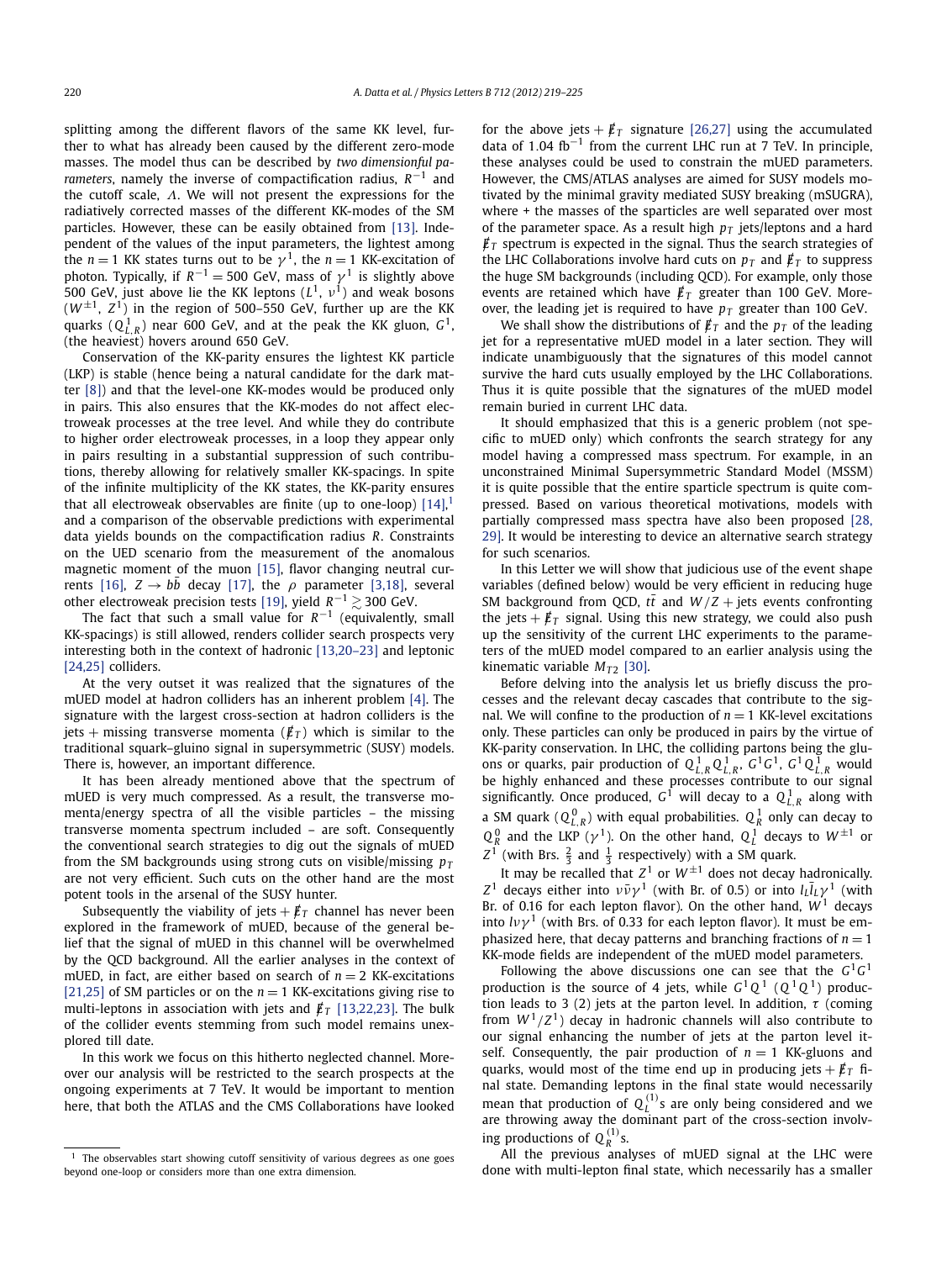<span id="page-2-0"></span>**Table 1**

Cross-sections, number of generated events and effect of cuts (C1–C5) for the signal and relevant background processes. Second column shows the cross-sections of respective processes in pb. Column, marked with *N<sub>EV</sub>*, shows total the number of events generated for our analysis, subjected to the selection criteria defined in the text. Successive columns (marked with C1–C5) show the remaining number of events after the application of the corresponding cut, for signal and background processes. Here, P7, in the first row, corresponds to mUED parameters *R*−<sup>1</sup> = 700 GeV and *ΛR* = 10. In the table '∗' indicates the background rate is negligible.

|                  | $\sigma$ (pb)       | N <sub>EV</sub> |          |         | C3    | C4  | C5     |
|------------------|---------------------|-----------------|----------|---------|-------|-----|--------|
| P7               | 1.9                 | 0.1M            | 59778    | 53814   | 2169  | 153 | 130    |
| QCD1             | $8.6 \times 10^{7}$ | 50M             | 49885275 | 336450  | 207   |     |        |
| QCD <sub>2</sub> | 1775.0              | <b>8M</b>       | 7984488  | 2161548 | 88093 |     |        |
| ιι               | 56.8                | 1 <sub>M</sub>  | 621233   | 183320  | 29288 |     | $\ast$ |
| $W + 1i$         | 13390               | 5M              | 4088569  | 217476  | 1241  |     |        |
| $W + 2i$         | 3073                | 3M              | 2448188  | 252165  | 5726  |     |        |
| $Z + 1i$         | 4235                | 4M              | 3674020  | 275566  | 1036  |     |        |
| $Z + 2i$         | 970                 | 1 <sub>M</sub>  | 918306   | 128750  | 2387  |     |        |

(effective) signal cross-section. Of course, there is one advantage using the leptonic final states. The SM background rate for the multi-lepton final state is also moderate and easy to tame with more conventional kinematic cuts used in new particle searches. However, as already mentioned all kinds of signals arising from the particular new physics model must be looked for. Throwing away a class of signatures which has the largest cross-section, makes the search incomplete.

In this work we have taken a strategy which removes this incompleteness and utilizes the large cross-section of jets  $+ \cancel{\not{E}}_T$  final state. The SM background in this channel (arising from QCD production of jets,  $t\bar{t}$  production,  $W/Z$  + jets production) is undoubtedly challenging and orders of magnitude are larger than the signal. Kinematic cuts, like lower cuts on the  $p<sub>T</sub>$  of particles in the final state or  $\vec{E}_T$ , which are generally used for new particle searches, are not very effective in reducing the backgrounds. At this juncture the event shape variables, namely,  $\alpha_T$  and  $R_T$ , play a crucial role in taming these huge backgrounds without affecting the signal too much.

In the next section we will in detail describe our analysis with emphasis on the event shape variables. However, before delving into the details, few features on the parameters of the mUED model need our attention. Existing collider and other low energy experimental data allow values of *R*−<sup>1</sup> to be higher than 300 GeV. On the other hand, the analysis of relic density of LKP dark matter sets an upper limit of 700 GeV according to [\[31\].](#page-6-0) However, we will not be restricted by this upper limit in the following analysis and will try to see how much one can push up the search limit with the 7 TeV run of LHC.

## **2. Analysis and results**

At the LHC, total production cross-sections of *G*1*G*1, *G*1*Q* 1,  $Q<sup>1</sup>Q<sup>1</sup>$  pairs are 0.03 pb, 0.66 pb and 1.21 pb respectively at the leading order (LO) for  $R^{-1} = 700$  GeV with  $\Lambda R = 40$ . In the absence of any next-to-leading order (NLO) QCD corrections to the pair production cross-sections of strongly interacting  $n = 1$ KK-excitations in mUED, we have used only the LO signal crosssections in our analysis. It is also worth noting that the NLO corrections to the lowest order QCD di-jet cross-section is also not known. If the K-factor arising from the NLO corrections to the signal cross-section is approximately the same as that for the overall nai cross-section is approximately the same as that for the overall<br>background, S/√*B* will increase by √*K*. Since *K* is expected to be  $\geqslant$  1, the NLO cross-section is likely to give a better significance. On the other hand using a typical value of  $K = 1.5$  for the signal, we find that even if the over all K-factor of the background is 3, the significance computed from the LO cross-section will reduce by 0.9. Thus the estimates based on the LO cross-sections are likely to be fairly conservative.

Signal cross-sections are estimated with the Pythia-6.4.20 [\[32\]](#page-6-0) using the LO CTEQ6L parton distribution functions (PDF) [\[33\],](#page-6-0) set-

ting both the scales of PDF and the  $\alpha_s$  at  $\sqrt{\hat{s}}$  where  $\hat{s}$  is the partonic CM energy. The dominant SM backgrounds that can give rise to jets +  $\not{\pounds}_T$  energy signature are  $t\bar{t}$  + jets,  $W/Z$  + jets, QCD production of jets. The sub-dominant contributions come from *WW* + jets, *WZ* + jets and *ZZ* + jets productions. *tt* production and QCD production of jets have been estimated using Pythia, while cross-sections for the *W* /*Z* productions have been calcu-lated using ALPGEN [\[34\]](#page-6-0) in conjunction with Pythia.<sup>2</sup> The crosssections for QCD events have been computed by Pythia in two sections for QCD events have been computed by Pythia in two<br>bins: (a) 25 GeV  $<\sqrt{s}<$  400 GeV (denoted by QCD1 in Table 1) bins: (a) 25 GeV  $\langle \sqrt{s} \times 400$  GeV (denoted by QCD1 in Table 1).<br>and (b) 400 GeV  $\langle \sqrt{s} \times 1000$  GeV (denoted by QCD2 in Table 1). The contributions from other bins being negligible will not be shown any further. In our simulation using Pythia we have taken into account the effects of initial and final state radiation as well as fragmentation and hadronization. A simple toy calorimeter simulation has been implemented with the following criteria:

- The calorimeter coverage is |*η*| *<* 4*.*5 with segmentation of  $\Delta \eta \times \Delta \phi = 0.09 \times 0.09$  which resembles a generic LHC detector.
- A cone algorithm with  $\Delta R = \sqrt{\Delta \eta^2 + \Delta \phi^2} = 0.5$  has been used for jet finding.
- Jets are ordered in  $E_T$  with  $E_{T,\text{min}}^{\text{jet}} = 20$  GeV.

Here, *η* and *φ* are the pseudo-rapidity and azimuthal angle of the respective visible objects. To take into account, the finite detector resolution we have smeared the jets  $E_T$  using a Gaussian smearing with standard deviation: *δET* = 1*.*2 <sup>√</sup>*ET* . However, we emphasize the need of a full detector simulation in this analysis.

The total background cross-section overwhelms the signal by several orders of magnitude. So one needs to choose some judicious set of cuts to enhance the signal to background ratio. Dominant, SM backgrounds do not have real source of missing energy (i.e. neutrinos). Apparent  $p<sub>T</sub>$  imbalance arises from the finite detector resolution and mis-measurement of jet energies in the detector. Thus one may think that using a rather hard cut on  $\vec{E}_T$  could tame the SM backgrounds for the jets  $+$   $\vec{E}_T$  signature. However, due to highly compressed mUED mass spectrum, jets (in general any visible SM particle) coming from the decay of KK-quarks and gluons in case of the signal are quite soft, producing a rather soft visible  $p<sub>T</sub>$  spectrum, which in turn gives rise to a soft  $\rlap{\,/}E_T$  spectrum. To demonstrate this, we have plotted the  $p_T$  distributions of two leading jets and the  $\not\hspace{-.15cm}/_{T}$  in [Fig. 1](#page-3-0) for signal (with  $R^{-1}$  = 700 GeV and  $\Lambda R$  = 10) and dominant SM backgrounds. One can see from the figures that for both the signal and the SM pro-

<sup>&</sup>lt;sup>2</sup> The cross-sections for  $W/Z + n$ -jets,  $WW/ZZ/WZ + n$ -jets ( $n = 1, 2$ ) have been calculated using ALPGEN subjected to the initial selection cuts of  $p_T > 20$  GeV,  $|\eta| \leq 4.5$  and the jet-jet separation,  $\Delta R(j, j) > 0.5$ . These cross-sections then were fed into Pythia for parton showering and to include the ISR/FSR effects.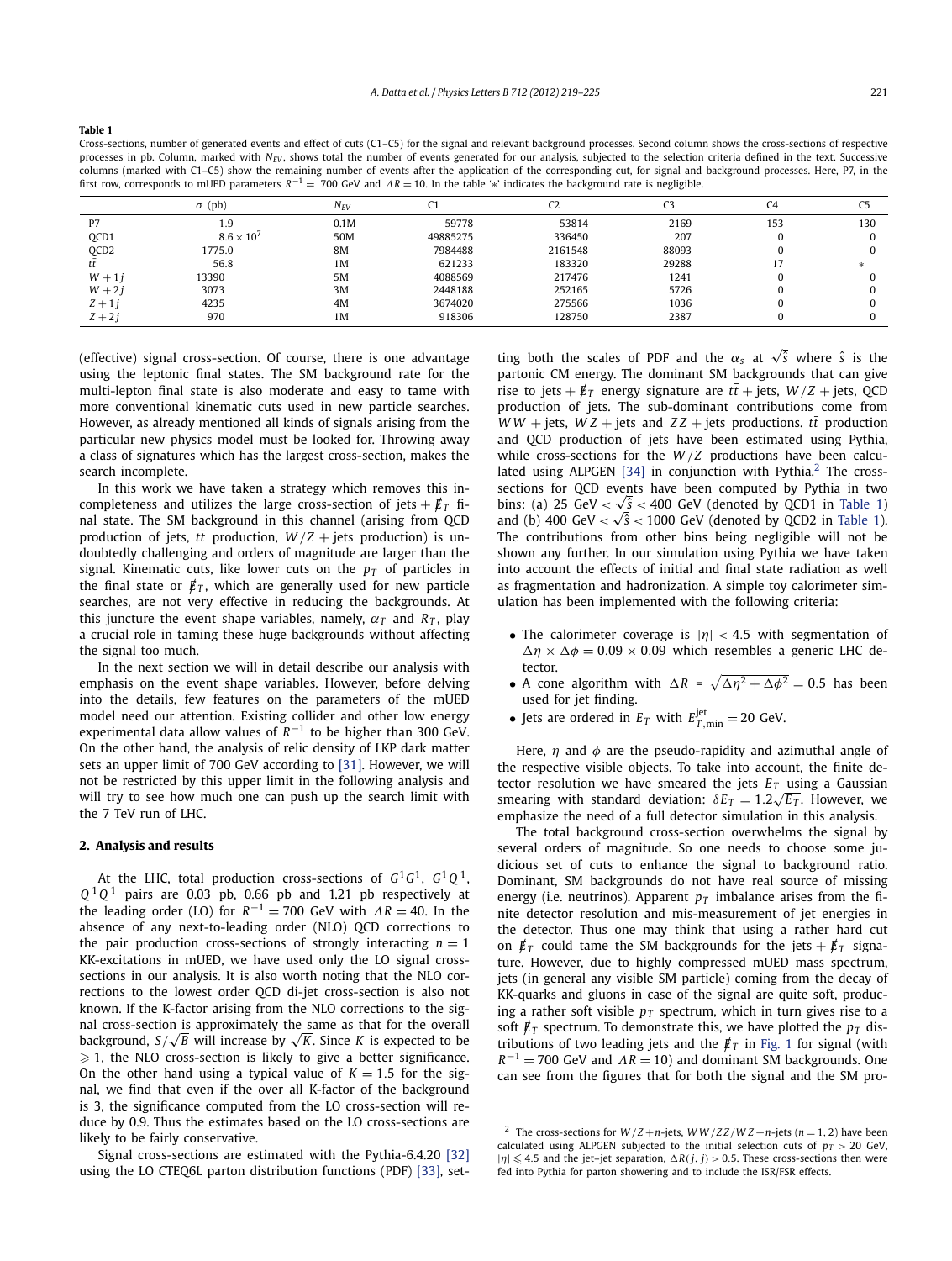<span id="page-3-0"></span>

**Fig. 1.** Normalized  $p_T$  distributions of two highest  $p_T$  jets (upper panels) and normalized missing  $E_T$  distributions of signal and SM backgrounds (lower panel). In the figures, P7 denotes signal with  $R^{-1} = 700$  GeV and  $\overline{AR} = 10$ .

cesses, above distributions peak around rather low values of the respective kinematic variables. Consequently, one cannot require events with high  $p_T$  (typically  $p_T^j > 100$ ) [\[26,27\].](#page-6-0) Rejection of hard leptons in the final state would further restrict our control in reducing the SM background.

In such a situation (events with low missing energy and no lepton), *event shape variables*, namely  $R_T$  [\[35\]](#page-6-0) and  $\alpha_T$  [\[36\],](#page-6-0) are known to be very useful. The CMS Collaboration has used the variable *α<sup>T</sup>* for controlling the background while looking for the signature of SUSY from the jets  $+ \cancel{\not{E}}_T$  data at the 7 TeV run of LHC. It has also been shown recently in [\[35\],](#page-6-0) that the SM backgrounds to SUSY signals can be brought down to a negligible size by using  $R<sub>T</sub>$  at the LHC.

The *event shape* variable,  $R<sub>T</sub>$ , is defined by:

$$
R_T = \frac{\Sigma_1^{n_j^{\min}} p_T^{j_i}}{H_T}
$$

where  $H_T$  is defined to be the scalar sum of  $p_T$  of all jets. Here,  $n_j^{\text{min}}$  denotes the required minimum number of jets satisfying the criteria:  $p_T > 40$  GeV and  $|\eta_j| \leq 3$ .

In fact,  $R_T$  gives us a control over the number and hardness of the reconstructed jets simultaneously. In our case, signal events are mainly comprised of 2/3/4 partonic jets, which justifies our choice of  $(n_j^{\text{min}} =)$  3 leading jets in defining (the numerator of)  $R_T$ .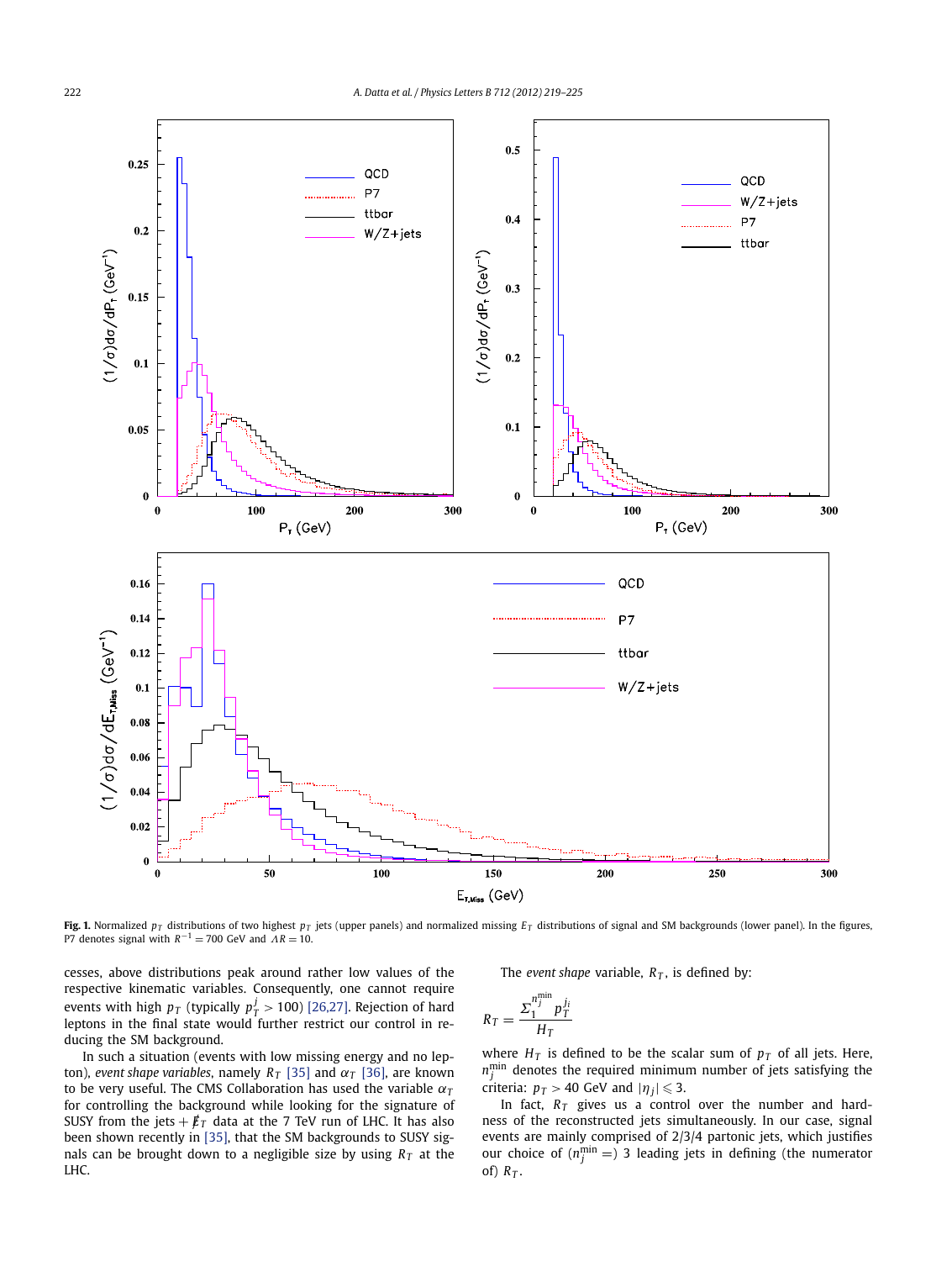

**Fig. 2.** Normalized *RT* (left panel) and *α<sup>T</sup>* (right panel) distributions of signal and SM backgrounds. In the figures, P7 denotes signal with *<sup>R</sup>*−<sup>1</sup> = 700 GeV and *Λ<sup>R</sup>* = 10.

The variable  $\alpha_T$  is defined as the ratio of the  $p_T$  of the second hardest jet to the invariant mass of the two highest  $p<sub>T</sub>$  jets [\[36\]](#page-6-0) and is well known to be very potent in reducing the QCD di-jet events in particular.

To demonstrate the usefulness of  $R<sub>T</sub>$  and  $\alpha<sub>T</sub>$ , we will plot the distributions of these variables for signal and backgrounds in Fig. 2. It is evident from  $R_T$  and  $\alpha_T$  distributions in Fig. 2, that a judicious choice of these variables can isolate the signal events from the backgrounds.

We have implemented following cuts in succession to enhance the signal to background ratio.

- **C1**: No isolated lepton (*e*,  $\mu$ ) with  $p_T > 10$  GeV and  $|\eta| < 2.5$ are required. Isolated leptons are identified with the criterion  $\Delta R(l, j) > 0.5$ , where  $\Delta R(l, j)$  denotes the separation between a lepton (*l*) and a jet (*j*) in the  $\eta$ - $\phi$  plane.
- **C2**: Events with */ET >* 50 GeV are selected.
- **C3**: Events with  $R_T \le 0.8$  only are selected.
- **C4**: Events with  $H_T > 400$  GeV and  $\alpha_T > 0.60$  (discussed earlier) are selected.
- **C5**: *b*-jet identification has been performed in our analysis according to the following procedure. A reconstructed jet with |*η*| *<* 2*.*5 corresponding to the coverage of tracking detectors matching with a *B*-hadron of decay length *>* 0*.*9 mm has been marked *tagged*. This criterion ensures that single *b*-jet tagging efficiency (i.e., the ratio of tagged *b*-jets and the number of taggable *b*-jets)  $\epsilon_b \approx 0.5$  in  $t\bar{t}$  events. Finally in our signal we have required *the signal to be free from tagged b-jet events*.

We note in passing that a trigger  $H_T > 250$  GeV like the one employed by the CMS Collaboration in their  $\alpha_T$  analysis [\[37\]](#page-6-0) of jets  $+ \not{E}_T$  signal can be quite efficient for our signal. However, it should be stressed that for a model where the particle spectrum is not compressed  $α<sub>T</sub>$  is one of the many variables which can distinguish the signal and the background. In fact both the CMS and the ATLAS Collaborations have analyzed LHC data without using the event shape variables and, in the context of mSUGRA for example, have obtained stronger constraints. In contrast for models with compressed spectra the options are rather limited and  $\alpha_T$  and/or other event shape variables may be invaluable for establishing the signal.

Let us discuss the effects of the above cuts on the signal and background. More than 90% (70%) of QCD1 (QCD2) jets  $+ \cancel{\textbf{E}}_T$  events are removed by C2. Remaining events are taken care by application of C3 and C4. There is no real source of missing energy in QCD processes. The missing energy in these events arises mainly from the jet energy mis-measurements. As a result a cut of 50 GeV could kill a substantial part of this background. C3 and C4 play the pivotal role to reduce the  $t\bar{t}$ ,  $W/Z$  + jets events to a negligible level. In addition the veto against tagged *b*-jets further reduce the  $t\bar{t}$  events. We have summarized the effects of the cuts in [Table 1.](#page-2-0)

We present the main results of our analysis in [Table 2.](#page-5-0) The number of events after all cuts for 1 fb<sup>-1</sup> luminosity, is presented in [Table 2,](#page-5-0) for *R*−<sup>1</sup> values starting from 400 GeV up to 850 GeV in steps of 50 GeV (we denote these parameter points by  $P1$ ,  $P2$ , ..., P10) with two values of  $AR = 10$  and 40.

As the SM background events have been reduced to negligible levels, 10 signal events could be a potentially good number for the discovery. It is evident from the table that, with an accumulated luminosity of 12 fb<sup>-1</sup> (could be easily attainable by the end of 7 TeV run of the LHC), mUED model can easily be probed via the jets +  $/\,\llap/_T$  channel up to  $R^{-1}$  of 850 GeV. However, even at 5  $fb^{-1}$  integrated luminosity such signal can be probed up to  $R^{-1}$  = 700 GeV.

At this point it is worthwhile to compare our results with two other similar analyses [\[23,30\],](#page-6-0) involving signals containing one or more leptons, on exploring mUED at the LHC running at 7 TeV. Analysis presented in [\[23\]](#page-6-0) has used the conventional weapons of visible  $p_T$  and  $\not{E}_T$  distributions to fight with the SM backgrounds. However, authors in Ref. [\[23\]](#page-6-0) used the multi-lepton (2- and 3 leptons) final states in association with jets (using 2 fb<sup>-1</sup> data at 7 TeV run of LHC), to look for the mUED signal. Assuming 5 events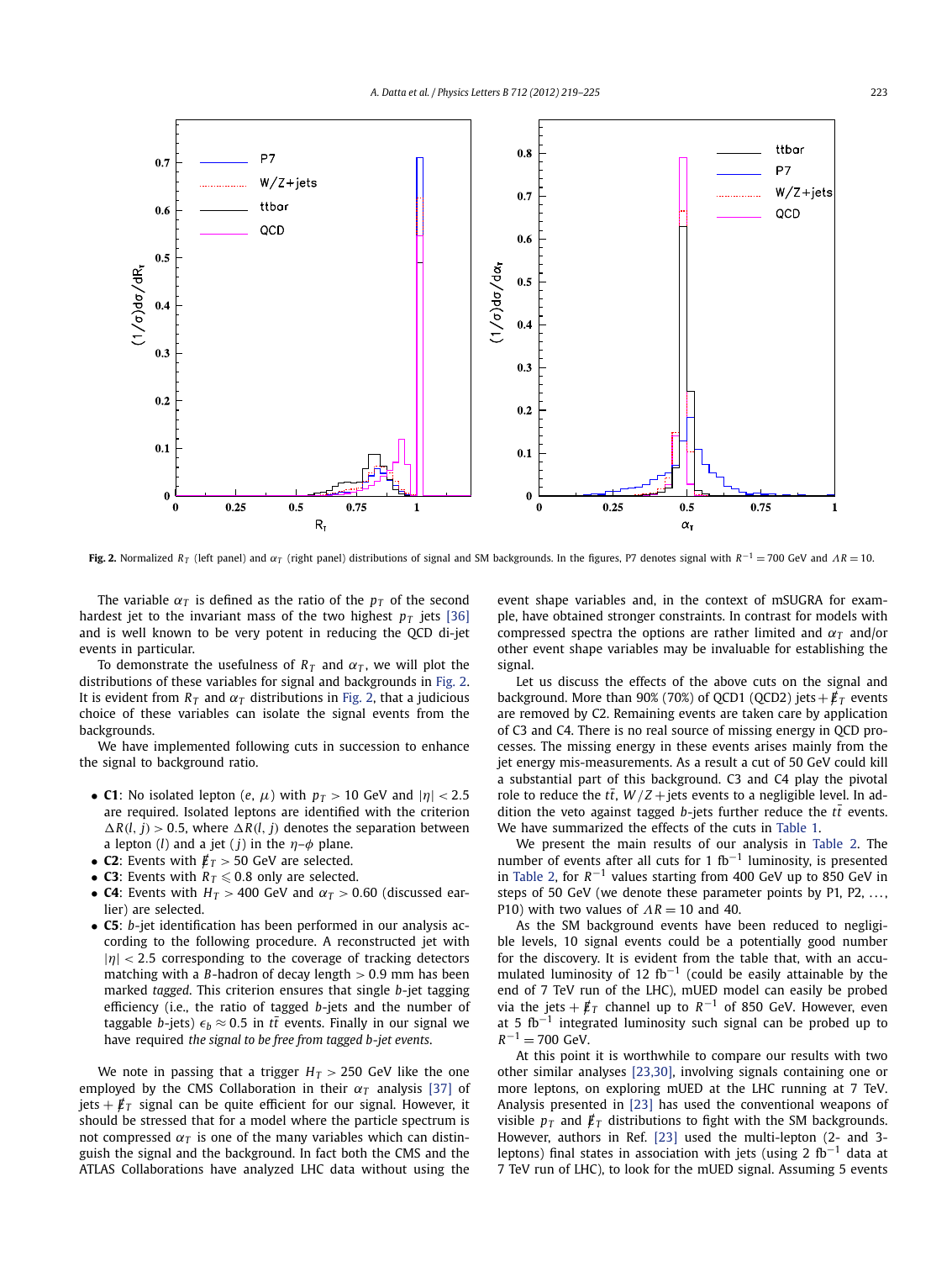#### <span id="page-5-0"></span>**Table 2**

Cross-sections for different representative parameter points in mUED model. Here *<sup>R</sup>*−<sup>1</sup> is in GeV. *σ*<sup>10</sup> and *σ*<sup>40</sup> denote the total cross-sections (in pb) from *<sup>G</sup>*1*G*1, *<sup>G</sup>*<sup>1</sup> *<sup>Q</sup>* <sup>1</sup> and  $Q^1Q^1$  production for  $AR = 10$  and  $AR = 40$  respectively. ( $\sigma \times \epsilon$ )<sub>10.40</sub> in 3rd and 4th rows denote jets +  $\not\!{E}_T$  cross-sections (in fb) subjected to the cuts C1–C5, from mUED model (for different values of  $R^{-1}$ ) for  $\Lambda R = 10$  and  $\Lambda R = 40$  respectively.

|                                 | P <sub>1</sub> | P <sub>2</sub> | P3    | P4   | P <sub>5</sub> | P <sub>6</sub> | P7   | P8   | P <sub>9</sub> | P10  |
|---------------------------------|----------------|----------------|-------|------|----------------|----------------|------|------|----------------|------|
| $D -$                           | 400            | 450            | 500   | 550  | 600            | 650            | 700  | 750  | 800            | 850  |
| $\sigma_{10}$                   | 116.2          | 55.4           | 28.6  | 15.3 | 8.4            | 4.8            | 2.8  | 1.64 | 1.01           | 0.59 |
| $\sigma_{40}$                   | 83.5           | 40.3           | 20.3  | 10.7 | 5.8            | 3.2            | 1.9  | 1.08 | 0.64           | 0.38 |
| $(\sigma \times \epsilon)_{10}$ | 17.4           | 12.6           | 10.30 | 4.60 | 3.95           | 3.02           | 2.52 | 1.32 | 1.01           | 0.72 |
| $(\sigma \times \epsilon)_{40}$ | 23.4           | 17.3           | 14.82 | 8.35 | 5.28           | 3.71           | 2.68 | 2.16 | 1.03           | 0.69 |

to be the benchmark for discovery for a background free signal, the *R*−<sup>1</sup> reach in this Letter, is in the ballpark of 700 GeV, with 2 fb<sup>-1</sup> of data. According to Ref. [\[23\],](#page-6-0) the best reach is obtained in the tri-lepton  $(+)$  jets) channel. This is somehow expected, as the SM background rate in this channel is practically vanishing. Mass reach obtained in Ref. [\[23\]](#page-6-0) is also very similar to what has been obtained in our analysis. In another recent work [\[30\],](#page-6-0) authors have used a somewhat new strategy to explore the mUED parameter space again at 7 TeV run of LHC. Here kinematic variable  $M_{T2}$  has been used to dig out the 1 *lepton* + *jets* signal arising from mUED, from the SM background. However, projected mass reach with 2 fb<sup>-1</sup> luminosity ( $R^{-1}$  = 550 GeV with  $\Lambda R$  = 10 and  $R^{-1} = 600$  GeV with  $\Lambda R = 40$ ) in our analysis is certainly better than that ( $R^{-1}$  = 400 GeV with  $\Lambda R$  = 10 and  $R^{-1}$  = 500 GeV with  $\Lambda R = 40$ ) presented in Ref. [\[30\].](#page-6-0)

Here it would be prudent to compare our analysis with some recent studies on collider search on so-called simplified SUSY models at the LHC [\[38\].](#page-6-0) Unlike our case, the mass separation among the particles in the SUSY simplified models are usually large and the authors in Ref. [\[38\]](#page-6-0) can employ slightly harder cuts on  $m_{\text{eff}}$ ,  $\not\!{E}_T$  and  $H_T$ . Our analysis based on the event shape variables, appropriate for more compressed spectra, is complementary to theirs. However it would be interesting to investigate whether the event shape-based analysis can be fruitfully exploited also in the search for the simplified models.

Before we conclude, let us make some brief remarks about the possible sources of uncertainties which may affect the results. The dominant theoretical uncertainty is that due to the next-to-leading order (NLO) effects which could be  $\sim$  100%. This can potentially much larger than the uncertainties due to the choice of parton density functions (pdf). The uncertainty due to the pdfs are typically a few percent. However, as we have already mentioned if the NLO corrections to the signal and the background are of the same order, it would finally result in a higher significance of the signal. The largest experimental uncertainties arise from the modeldependent jet energy scale and resolution uncertainties and this can amount to 8%. Finally there can be an uncertainty which can be as large as 6%, creeping in from the luminosity measurement. However, at the moment it may be difficult to fully appreciate the impact of these uncertainties on our results in view of the above large theoretical uncertainty arising from NLO effects.

## **3. Conclusion**

To summarize, we have explored the possibility of discovering the mUED model at the LHC using the jets  $+$   $\cancel{E}_T$  channel, which among various signatures of mUED has the largest cross-section. It is well known that the mass splittings among different  $n = 1$ KK-excitations of the SM particles are generically small as they are generated by loop driven effects. As a result, typical signatures of mUED would involve relatively low  $p_T$  leptons and/or jets accompanied by a soft  $\not{\pounds}_T$  spectrum (see [Fig. 1\)](#page-3-0). In contrast, in mSUGRA motivated SUSY models the corresponding signals consist of jets, leptons and  $\vec{E}_T$  which are considerably harder. Thus the traditional strong cuts on visible or  $\vec{E}_T$  which are often useful in isolating SUSY and other new physics signals from the SM backgrounds, may not be very efficient while searching for  $n = 1$  KK-excitations in mUED.

For final states involving multiple leptons of moderately large *pT* signals of mUED may still be viable both at the LHC at 7 TeV [\[23,30\]](#page-6-0) and 14 TeV [\[13,22\]](#page-6-0) runs. However, the jets  $+$   $/ \!\!\!E_T$  signal with the largest cross-sections did not receive the due attention because of the apprehension that in the absence of the conventional strong cuts, this signal will be swamped by a large QCD background.

We, however, feel that this signature having the largest crosssections, should be looked for at the LHC for a complete understanding of the mUED model. To this end we have proposed a new search strategy. In view of our generator level simulations it appears that even in the absence of the standard cuts usually employed for establishing new physics signals, a healthy signal in the above channel can be established by a judicious use of the event shape variables *α<sup>T</sup>* and *RT* .

We have generated the jets  $+ \not{E}_T$  signal in mUED using Pythia. The SM backgrounds have been estimated using ALPGEN and Pythia. As expected attempts to remove the SM background by applying strong cuts on  $p<sub>T</sub>$  of the jets and  $\not\hspace{-.15cm}/_{T}$ , turned out to be futile (see [Fig. 1\)](#page-3-0). On the other hand demanding  $\alpha_T$  to be greater than 0.56 has eventually removed all the OCD and  $W/Z +$  jets backgrounds. Additionally, demanding  $R<sub>T</sub>$  to be less than 0.85 completely killed the  $t\bar{t}$  and residual  $W/Z$  + jets events (see [Table 1\)](#page-2-0). Requiring 10 signal events after all cuts is then sufficient to claim a discovery for this background free signal. We find that in mUED, *R*−<sup>1</sup> up to 850 GeV (700 GeV) can be probed at the ongoing LHC experiments with 7 TeV center of mass energy with an integrated luminosity of 12 fb<sup>-1</sup> (5 fb<sup>-1</sup>) (Table 2). Looking at the present performance of the LHC experiments, it may be expected that this amount of data will be available by the end of 7 TeV run.

Though, we have demonstrated the utility of the event shape variables in the context of mUED, these variables can as well be used for searching a large class of new physics scenarios with compressed mass spectra.

A case in point is the unconstrained Minimal Supersymmetric Standard Model (MSSM) with a mass difference of a few hundred GeV separating the heaviest strongly interacting superparticle and the lightest supersymmetric particle (LSP). It can be readily checked that the  $p_T$  distributions and the  $\not{E}_T$  distribution in a typical SUSY signal in such a scenario will be relatively soft. Consequently the signal will be rather insensitive to the SUSY searches by the ATLAS and the CMS Collaborations even if the squark– gluino masses are relatively small, and cannot be constrained by the present LHC data. It will be interesting to develop an alternative search strategy based on the event shape variables for these models.

It may be recalled that it was pointed out long ago [\[4\]](#page-6-0) that the signatures of mUED and R-parity conserving mSUGRA could be similar. However, in most versions of the MSSM like mSUGRA, the sparticle spectra are well spread out and standard hard cuts can separate the MSSM signal from the signatures of mUED. How